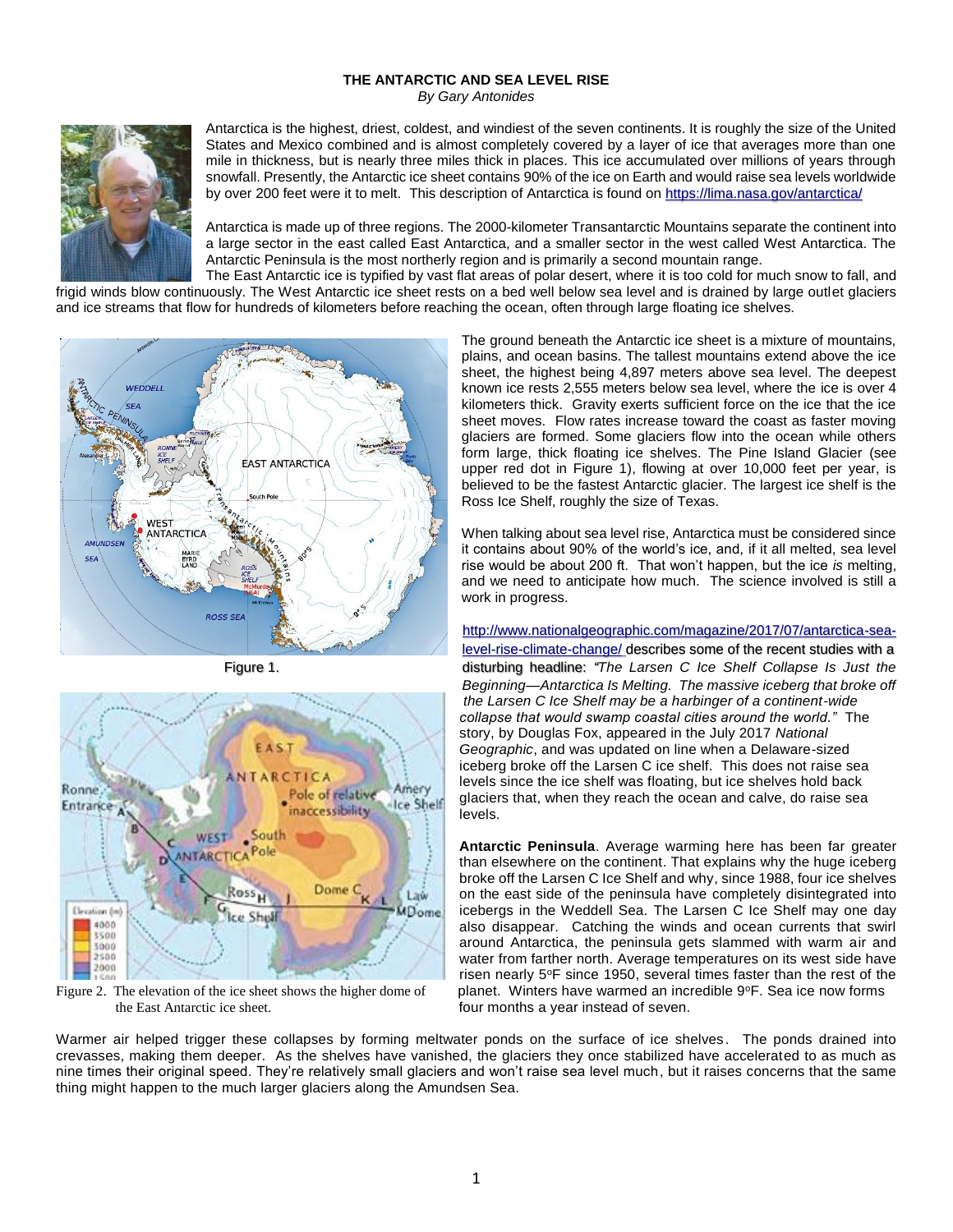

Distance (km)

Figure 3. A vertical cross-section through Antarctica shows that the East Antarctic ice sheet is much higher than the West Antarctic ice sheet. Note that most of the ground along the cross section is below sea level but ice prevents the sea from intruding.

**Pine Island Glacier.** The Amundsen Sea lies a thousand miles to the southwest. The larger glaciers there, including the Pine Island Glacier, make the stakes far higher. Pine Island Glacier (upper red dot in Figure 1) is held back by the Pine Island Ice Shelf which is buckled and scarred by thousands of large crevasses. In 2015 and 2016 a 225-square-mile chunk of it broke off into the Amundsen Sea. The water there has warmed by more than 1°F over the past few decades, and the rate at which ice is melting and calving has quadrupled. The Pine Island Ice Shelf, about 1,300 feet thick over most of its area, thinned by an average of 150 feet from 1994 to 2012.

The Pine Island Glacier is one of several large glaciers that empty into the Amundsen Sea and drain a much larger dome of ice, the West Antarctic Ice Sheet, which is up to two and a half miles thick and covers an area twice the size of Texas. The ice sheet is draped over a series of islands, but most of it rests on the floor of a basin that dips more than 5,000 feet below sea level. That makes it especially vulnerable to the warming ocean. If all that ice were to break into pieces, and float away, as researchers increasingly believe it might, it would raise sea level by roughly 10 feet.

In December 2012, a Twin Otter plane landed on the Pine Island Ice Shelf, being very careful to avoid snow covered crevasses. A research team led by glaciologist Martin Truffer of the University of Alaska got out of the plane and set up camp, planning to spend two months on the ice shelf. No one had spent even a single night before. They wanted to bore holes all the way through the ice shelf and measure the heat eating at it from the seawater below. As they lay in their tents at night, they heard loud pops and bangs coming from the ice. Each morning they saw new cracks. During their five weeks there, the ice thinned by seven feet.

It has been very difficult for research ships to get close to West Antarctica's glaciers. In summer, in front of the ice shelves, fractured sea ice joins icebergs calved from the ice shelves. That normally keeps ships at least 100 miles from the ice shelf.

However, in March 1994, the U.S. research icebreaker *R/V Nathaniel B. Palmer* became perhaps only the second vessel ever to reach it. For a few days winds parted the ice floes, creating a narrow passage. Sonar showed a chaotic seafloor of canyons and sharp ridges. The *Palmer* would spend just 12 hours by the ice shelf before encroaching sea ice forced it to retreat. But that gave the crew enough time to make a disturbing discovery. Near the surface, a current was streaming out from under the ice shelf that was less salty than the sea around it because it was freshened by melted ice. And at depths of 2,000 to 3,000 feet, in a seafloor canyon that ran under the ice, warmer seawater was streaming in.

The warm water was coming from the South Pacific more than 200 miles north. It was heavy with salt so it was following the floor of the submarine canyon. The glacier itself had carved that canyon during the Ice Age, when it reached hundreds of miles out from its present-day position. Tens of miles inland, the warm water was finding the "grounding line": the place where the glacier lifts off the seafloor. Hitting that wall of ice, the warm water was melting it, producing a steady stream of less salty seawater, which, being less dense, rises above the incoming water and flows back out to sea just under the shelf.

By measuring the amount of this freshwater, the researchers estimated how much ice was being lost. Adrian Jenkins, a glaciologist from the British Antarctic Survey in Cambridge, calculated that the ice shelf was losing an incredible 13 cubic miles of ice per year from its underside. Near the grounding line, the ice was probably thinning up to 300 feet per year.

Over the next 13 years Jenkins tried three times to return to Pine Island, but sea ice blocked him. When the *Palmer* got back there in 2009, the melt rate had increased by about 50%. This time they came with a robotic submarine*.* On its first three dives, it discovered that the ice shelf had thinned enough to lift off a submarine ridge that had once supported and stabilized the ice shelf. That had opened a gap that was allowing warm water to flow in and melt the underside of the ice even faster.

The sub's sonar revealed that the bottom of the ice shelf was corrugated with many channels that cut as far as 600 feet up into it, and along the ceiling of each ran a gaping crack. These upside-down canyons had been carved by flowing water. The meltwater rising off the grounding line was still warm enough to melt more ice as it flowed for tens of miles along the underside of the ice shelf back out to sea.

The Amundsen Sea is farther south than the peninsula, and the air there is not as warm. The biggest threat to its glaciers is these deep submarine canyons that channel warm water from the north under the ice shelves, and the deep inverted canyons that warm the underside of the ice.

Last November, Ian Howat, of the Byrd Polar and Climate Research Center in Ohio, reported two new rifts spreading across the Pine Island ice shelf that threaten to prune it to its shortest length in recorded history. The "warm" water flowing underneath it from offshore is 4 to 6°F above freezing. As the Pine Island Ice Shelf has weakened and the glacier behind it has accelerated, the ice has stretched and thinned for 150 miles inland from the coast. The destabilizing effects spread farther into West Antarctica every year.